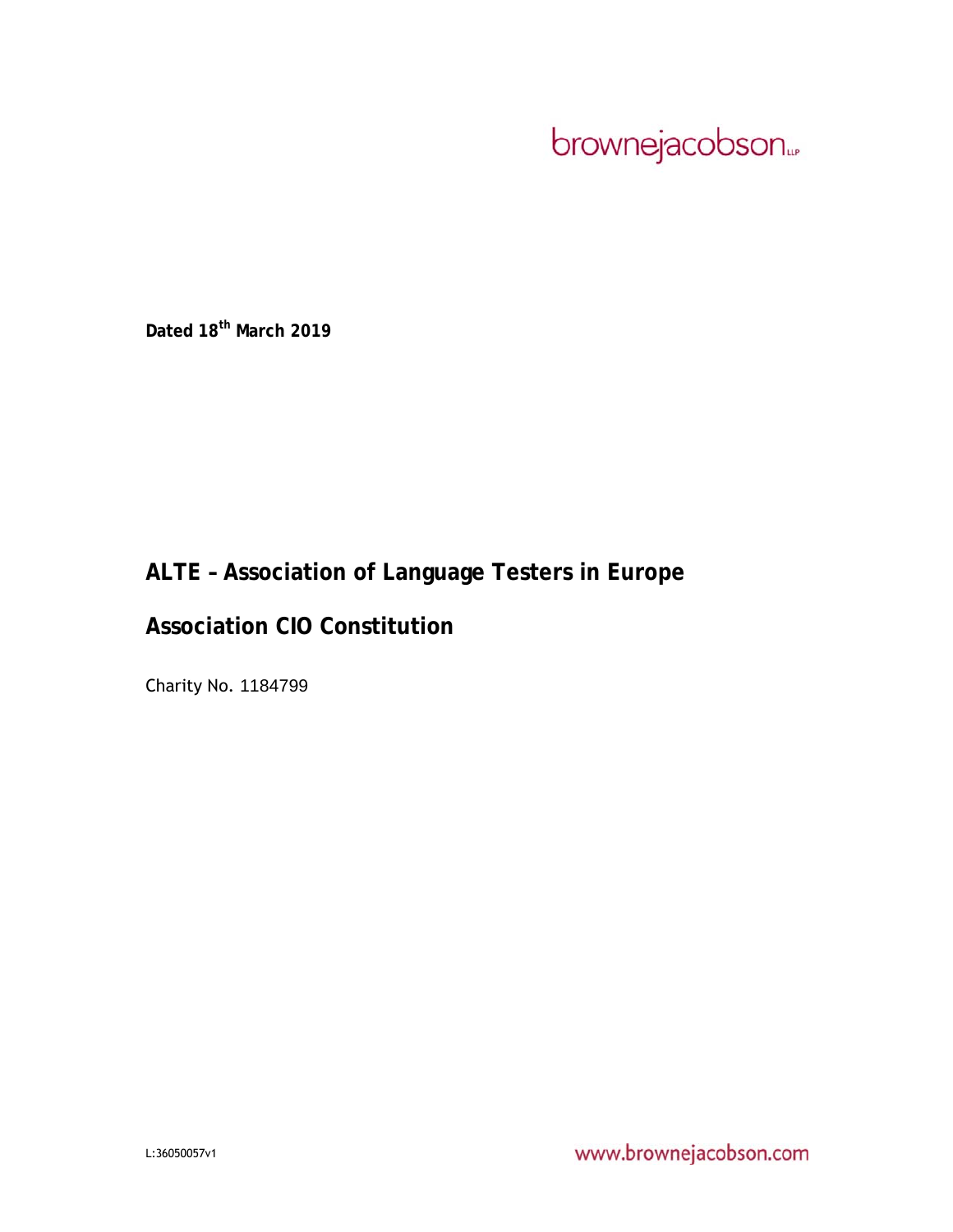#### **Association CIO**

# Date of constitution: 18<sup>th</sup> March 2019

**1 Name** 

The name of the Charitable Incorporated Organisation (the **CIO**) is ALTE – Association of Language Testers in Europe.

# **2 National location of principal office**

The CIO must have a principal office in England or Wales. The principal office of the CIO is in England.

**3 Objects** 

The objects of the CIO are to advance the education of the public in general, and particularly among those with an interest in language assessment, language qualifications and language education, in Europe and elsewhere, in particular by:

- 3.1 Promoting knowledge and raising standards in language assessment, language qualifications and language education;
- 3.2 Setting language examination and qualification standards;
- 3.3 Undertaking academic research and publishing the results online and/or in peer-reviewed journal articles;
- 3.4 Accrediting language assessment, language qualifications and language education;
- 3.5 Running courses, running conferences and providing consultancy relating to language assessment, language qualifications and language education.

#### **4 Powers**

- 4.1 The CIO has power to do anything which is calculated to further its objects or is conducive or incidental to doing so. In particular, the CIO's powers include power to:
	- 4.1.1 borrow money and to charge the whole or any part of its property as security for the repayment of the money borrowed. The CIO must comply as appropriate with sections 124 and 125 of the Charities Act 2011 if it wishes to mortgage land;
	- 4.1.2 buy, take on lease or in exchange, hire or otherwise acquire any property and to maintain and equip it for use;
	- 4.1.3 sell, lease or otherwise dispose of all or any part of the property belonging to the CIO. In exercising this power, the CIO must comply as appropriate with sections 117 and 119-123 of the Charities Act 2011;
	- 4.1.4 employ and remunerate such staff as are necessary for carrying out the work of the CIO. The CIO may employ or remunerate a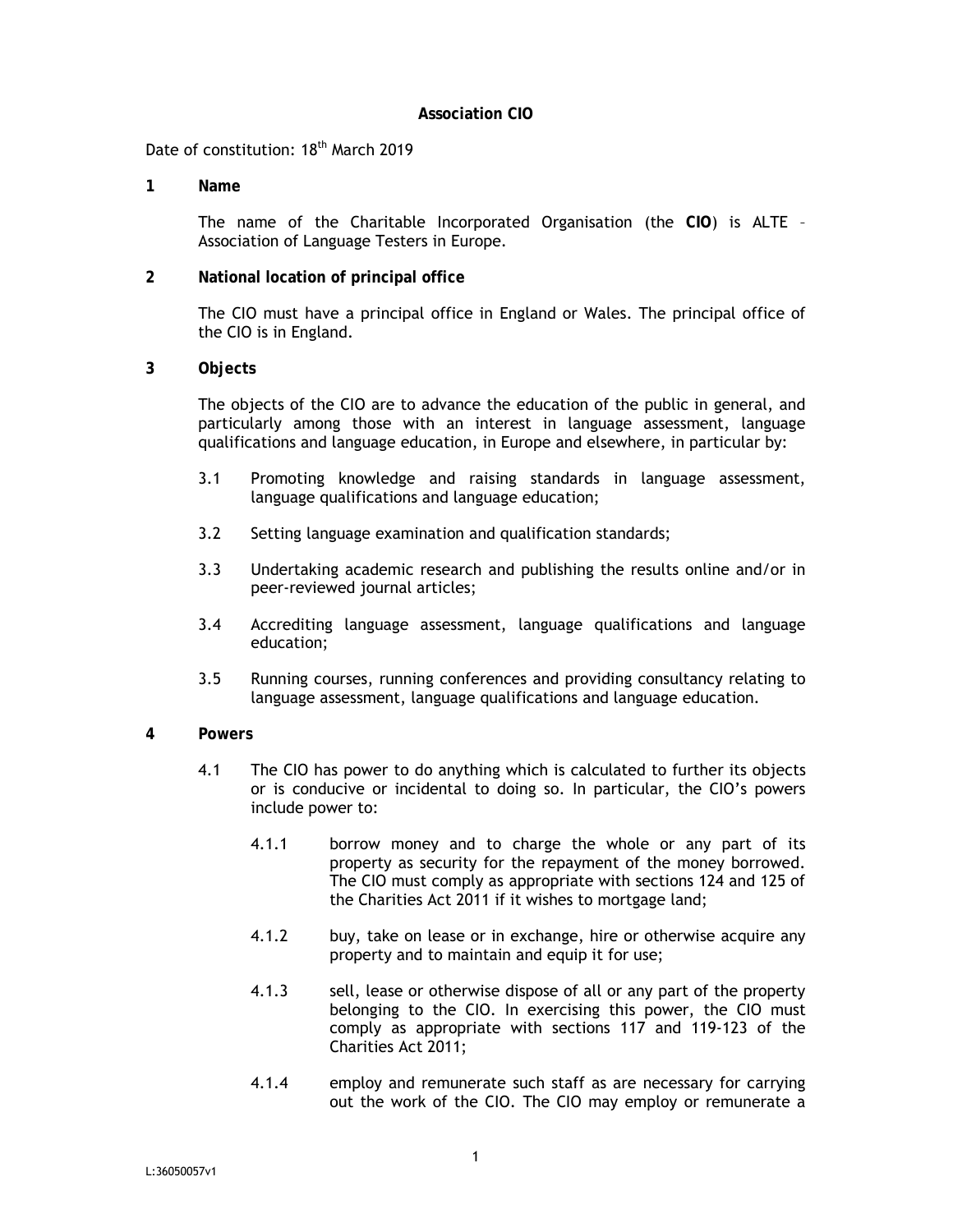charity trustee only to the extent that it is permitted to do so by clause 6 (Benefits and payments to charity trustees and connected persons) and provided it complies with the conditions of those clauses;

- 4.1.5 deposit or invest funds, employ a professional fund-manager, and arrange for the investments or other property of the CIO to be held in the name of a nominee, in the same manner and subject to the same conditions as the trustees of a trust are permitted to do by the Trustee Act 2000;
- **5 Application of income and property** 
	- 5.1 The income and property of the CIO must be applied solely towards the promotion of the objects.
		- 5.1.1 A charity trustee is entitled to be reimbursed from the property of the CIO or may pay out of such property reasonable expenses properly incurred by him or her when acting on behalf of the CIO.
		- 5.1.2 A charity trustee may benefit from trustee indemnity insurance cover purchased at the CIO's expense in accordance with, and subject to the conditions in, section 189 of the Charities Act 2011.
	- 5.2 None of the income or property of the CIO may be paid or transferred directly or indirectly by way of dividend, bonus or otherwise by way of profit to any member of the CIO. This does not prevent a member who is not also a charity trustee receiving:
		- 5.2.1 a benefit from the CIO as a beneficiary of the CIO;
		- 5.2.2 reasonable and proper remuneration for any goods or services supplied to the CIO.
	- 5.3 Nothing in this clause shall prevent a charity trustee or connected person receiving any benefit or payment which is authorised by clause 6.
- **6 Benefits and payments to charity trustees and connected persons** 
	- 6.1 General provisions

No charity trustee or connected person may:

- 6.1.1 buy or receive any goods or services from the CIO on terms preferential to those applicable to members of the public;
- 6.1.2 sell goods, services, or any interest in land to the CIO;
- 6.1.3 be employed by, or receive any remuneration from, the CIO;
- 6.1.4 receive any other financial benefit from the CIO;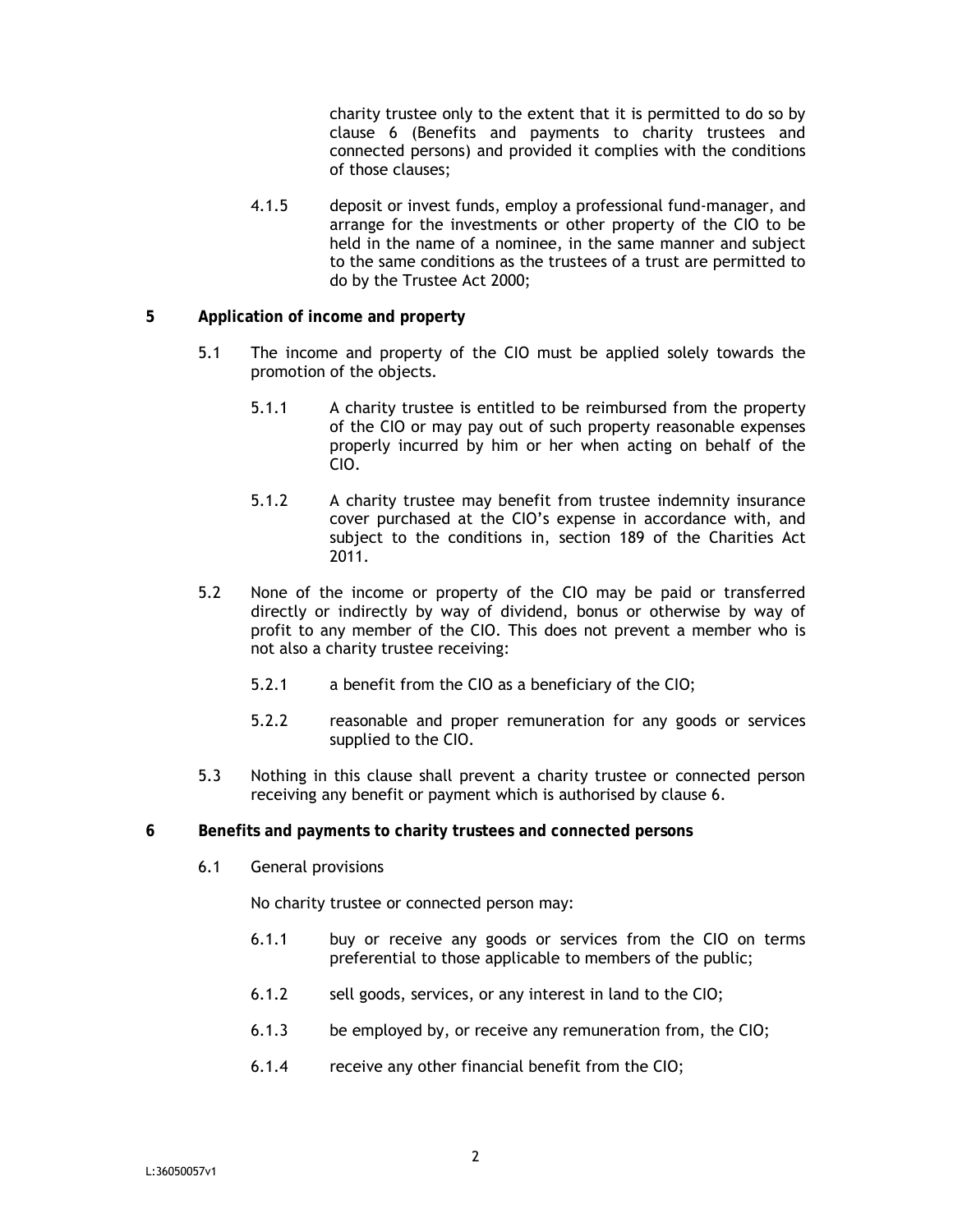unless the payment or benefit is permitted by sub-clause 6.2 of this clause, or authorised by the court or the Charity Commission (the **Commission**). In this clause, a "financial benefit" means a benefit, direct or indirect, which is either money or has a monetary value.

- 6.2 Scope and powers permitting trustees' or connected persons' benefits
	- 6.2.1 A charity trustee or connected person may receive a benefit from the CIO as a beneficiary of the CIO provided that it is available generally to the beneficiaries of the CIO.
	- 6.2.2 A charity trustee or connected person may enter into a contract for the supply of services, or of goods that are supplied in connection with the provision of services, to the CIO where that is permitted in accordance with, and subject to the conditions in, section 185 to 188 of the Charities Act 2011.
	- 6.2.3 Subject to sub-clause 6.3 of this clause, a charity trustee or connected person may provide the CIO with goods that are not supplied in connection with services provided to the CIO by the charity trustee or connected person.
	- 6.2.4 A charity trustee or connected person may receive interest on money lent to the CIO at a reasonable and proper rate which must be not more than the Bank of England bank rate (also known as the base rate).
	- 6.2.5 A charity trustee or connected person may receive rent for premises let by the trustee or connected person to the CIO. The amount of the rent and the other terms of the lease must be reasonable and proper. The charity trustee concerned must withdraw from any meeting at which such a proposal or the rent or other terms of the lease are under discussion.
	- 6.2.6 A charity trustee or connected person may take part in the normal trading and fundraising activities of the CIO on the same terms as members of the public.
- 6.3 Payment for supply of goods only controls

The CIO and its charity trustees may only rely upon the authority provided by sub-clause 6.2.3 if each of the following conditions is satisfied:

- 6.3.1 The amount or maximum amount of the payment for the goods is set out in a written agreement between the CIO and the charity trustee or connected person supplying the goods (the **supplier**).
- 6.3.2 The amount or maximum amount of the payment for the goods does not exceed what is reasonable in the circumstances for the supply of the goods in question.
- 6.3.3 The other charity trustees are satisfied that it is in the best interests of the CIO to contract with the supplier rather than with someone who is not a charity trustee or connected person. In reaching that decision the charity trustees must balance the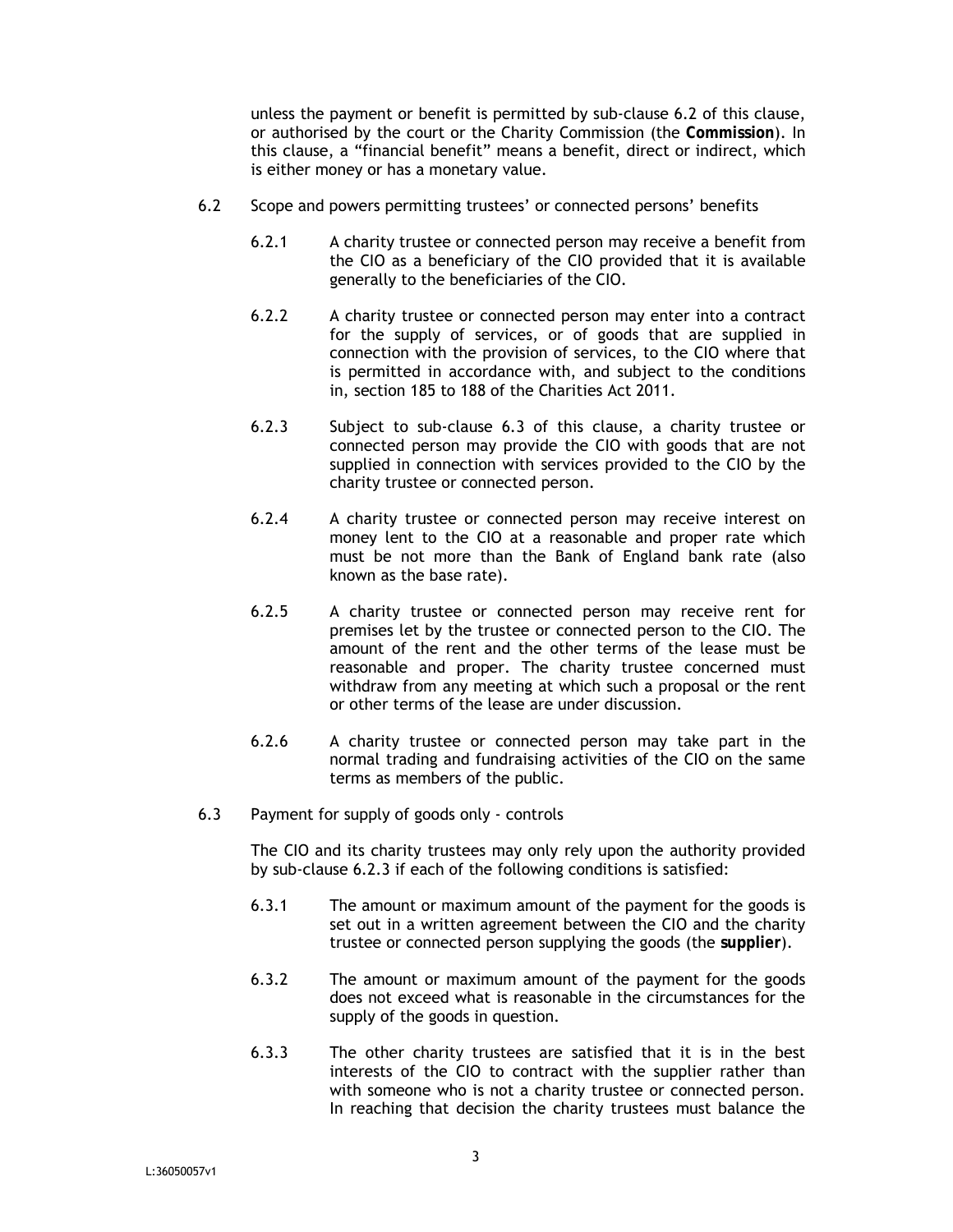advantage of contracting with a charity trustee or connected person against the disadvantages of doing so.

- 6.3.4 The supplier is absent from the part of any meeting at which there is a discussion of the proposal to enter into a contract or arrangement with him or her or it with regard to the supply of goods to the CIO.
- 6.3.5 The supplier does not vote on any such matter and is not to be counted when calculating whether a quorum of charity trustees is present at the meeting.
- 6.3.6 The reason for their decision is recorded by the charity trustees in the minute book.
- 6.3.7 A majority of the charity trustees then in office are not in receipt of remuneration or payments authorised by clause 6.
- 6.4 In sub-clauses 6.2 and 6.3 of this clause:
	- 6.4.1 "the **CIO**" includes any company in which the CIO:
		- (a) holds more than 50% of the shares; or
		- (b) controls more than 50% of the voting rights attached to the shares; or
		- (c) has the right to appoint one or more directors to the board of the company;
	- 6.4.2 "**connected person**" includes any person within the definition set out in clause 30 (Interpretation).

#### **7 Conflicts of interest and conflicts of loyalty**

A charity trustee must:

- 7.1 declare the nature and extent of any interest, direct or indirect, which he or she has in a proposed transaction or arrangement with the CIO or in any transaction or arrangement entered into by the CIO which has not previously been declared; and
- 7.2 absent himself or herself from any discussions of the charity trustees in which it is possible that a conflict of interest will arise between his or her duty to act solely in the interests of the CIO and any personal interest (including but not limited to any financial interest).

Any charity trustee absenting himself or herself from any discussions in accordance with this clause must not vote or be counted as part of the quorum in any decision of the charity trustees on the matter.

**8 Liability of members to contribute to the assets of the CIO if it is wound up.** 

If the CIO is wound up, the members of the CIO have no liability to contribute to its assets and no personal responsibility for settling its debts and liabilities.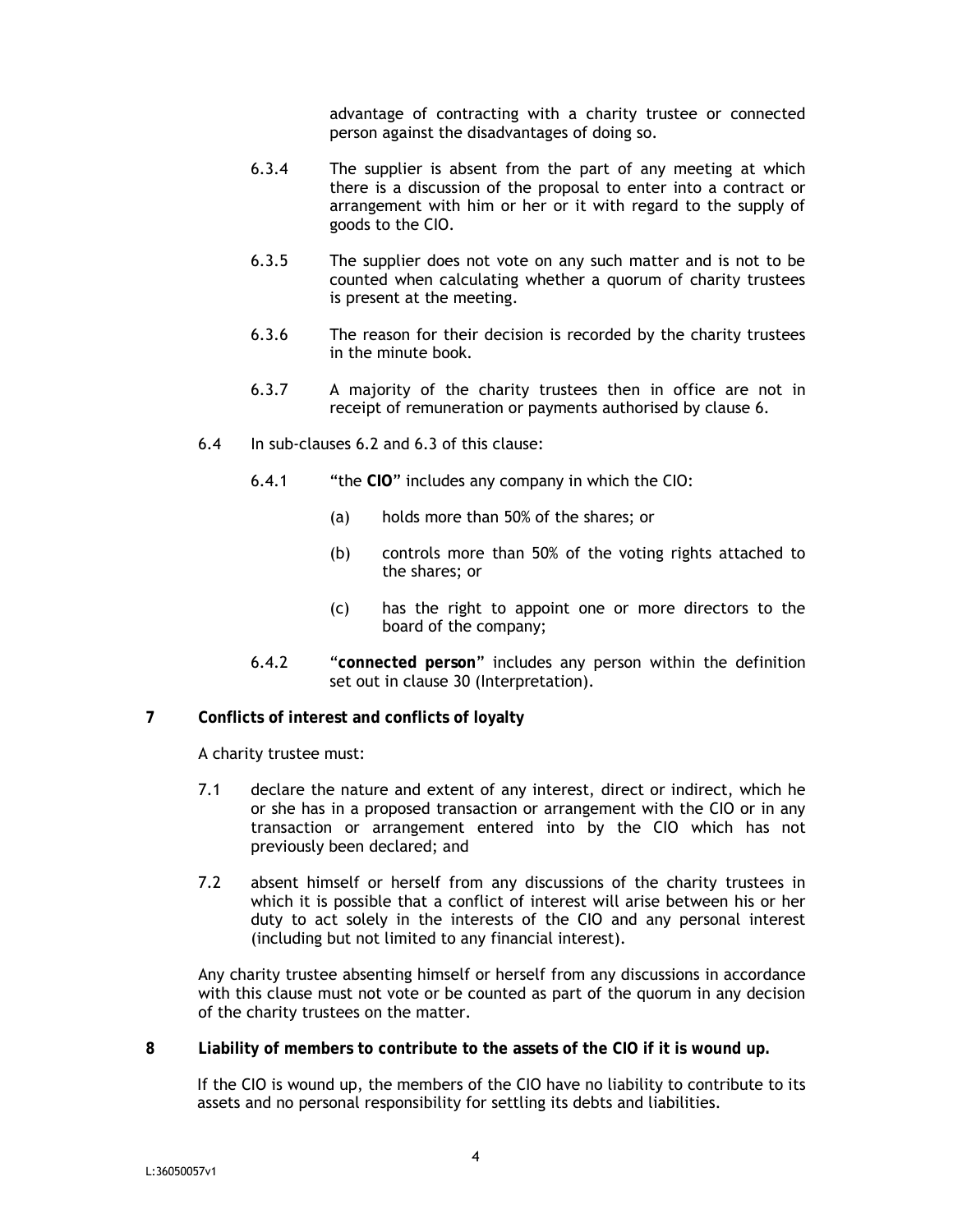# **9 Membership of the CIO**

- 9.1 Admission of new members
	- 9.1.1 Eligibility

Membership of the CIO is open to anyone who is interested in furthering its purposes, and who, by applying for membership, has indicated his, her or its agreement to become a member and acceptance of the duty of members set out in sub-clause 9.3 of this clause.

A member may be an individual or a corporate body.

9.1.2 Admission procedure

The charity trustees:

- (a) may require applications for membership to be made in any reasonable way;
- (b) shall, if they approve an application for membership, notify the applicant of their decision within 21 days;
- (c) may refuse an application for membership if they believe that it is in the best interest of the CIO for them to do so;
- (d) shall, if they decide to refuse an application for membership, give the applicant their reasons for doing so, within 21 days of the decision being taken, and give the applicant the opportunity to appeal against the refusal; and
- (e) shall give fair consideration to any such appeal, and shall inform the applicant of their decision, but any decision to confirm refusal of the application for membership shall be final.
- 9.2 Transfer of membership

Membership of the CIO cannot be transferred to anyone else.

9.3 Duty of members

It is the duty of each member of the CIO to exercise his or her powers as a member of the CIO in the way he or she decides in good faith would be most likely to further the purposes of the CIO.

- 9.4 Termination of membership
	- 9.4.1 Membership of the CIO comes to an end if:
		- (a) the member dies, or, in the case of an organisation that organisation ceases to exist; or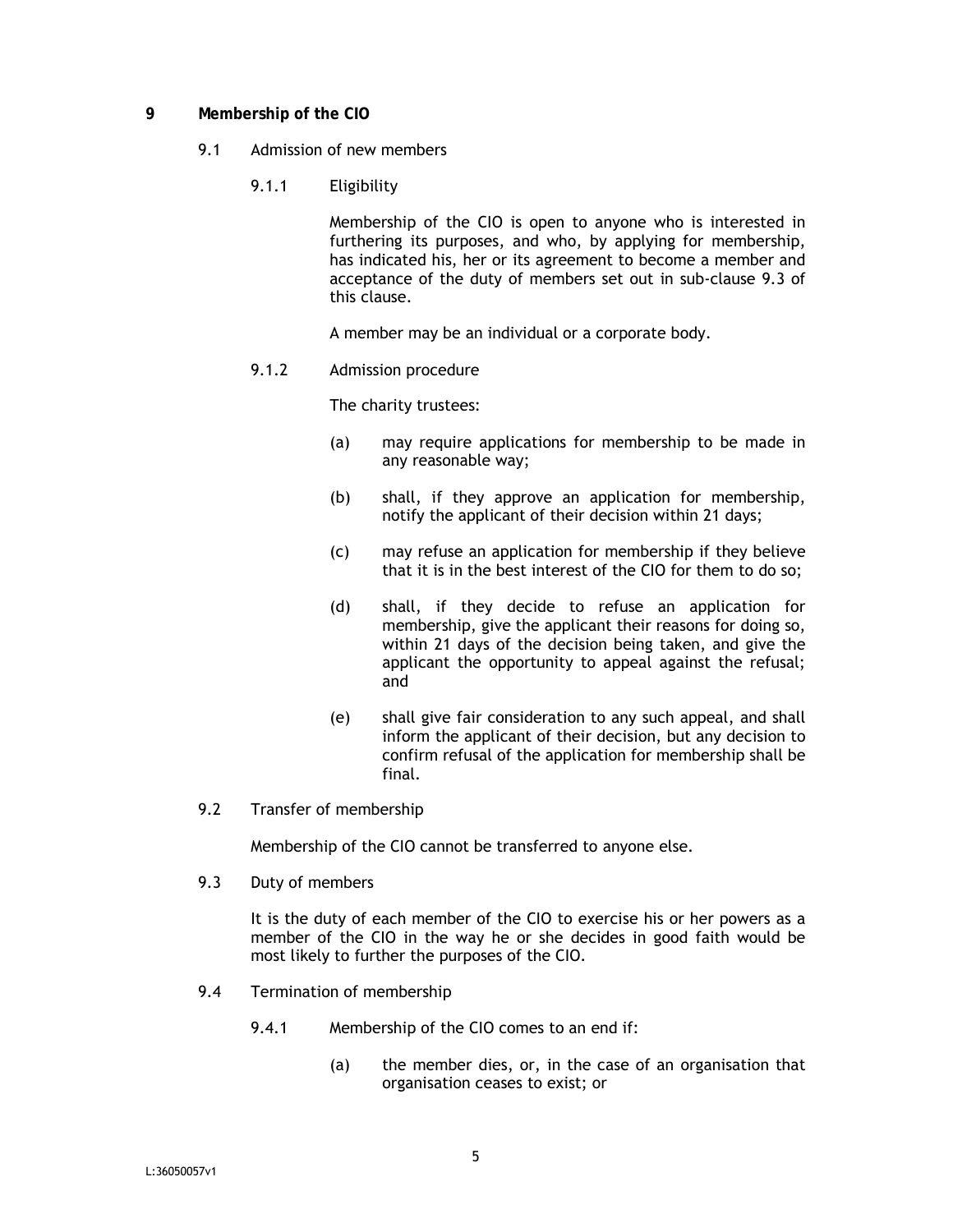- (b) the member sends a notice of resignation to the charity trustees giving not less than three months' prior written notice to the CIO; or
- (c) any sum of money owed by the member to the CIO is not paid in full within six months of its falling due; or
- (d) the charity trustees decide that it is in the best interests of the CIO that the member in question should be removed from membership, and pass a resolution to that effect.
- 9.4.2 Before the charity trustees take any decision to remove someone from membership of the CIO they must:
	- (a) inform the member of the reasons why it is proposed to remove him, her or it from membership;
	- (b) give the member at least 21 clear days' notice in which to make representations to the charity trustees as to why he, she or it should not be removed from membership;
	- (c) at a duly constituted meeting of the charity trustees, consider whether or not the member should be removed from membership;
	- (d) consider at that meeting any representations which the member makes as to why the member should not be removed; and
	- (e) allow the member, or the member's representative, to make those representations in person at that meeting, if the member so chooses.
- 9.5 Membership fees

The CIO may require members to pay reasonable membership fees to the CIO.

- 9.6 Informal or associate (non-voting) membership
	- 9.6.1 The charity trustees may create associate or other classes of non-voting membership, and may determine the rights and obligations of any such members (including payment of membership fees), and the conditions for admission to, and termination of membership of any such class of members.
	- 9.6.2 Other references in this constitution to "**members**" and "**membership**" do not apply to non-voting members, and nonvoting members do not qualify as members for any purpose under the Charities Acts, General Regulations or Dissolution Regulations.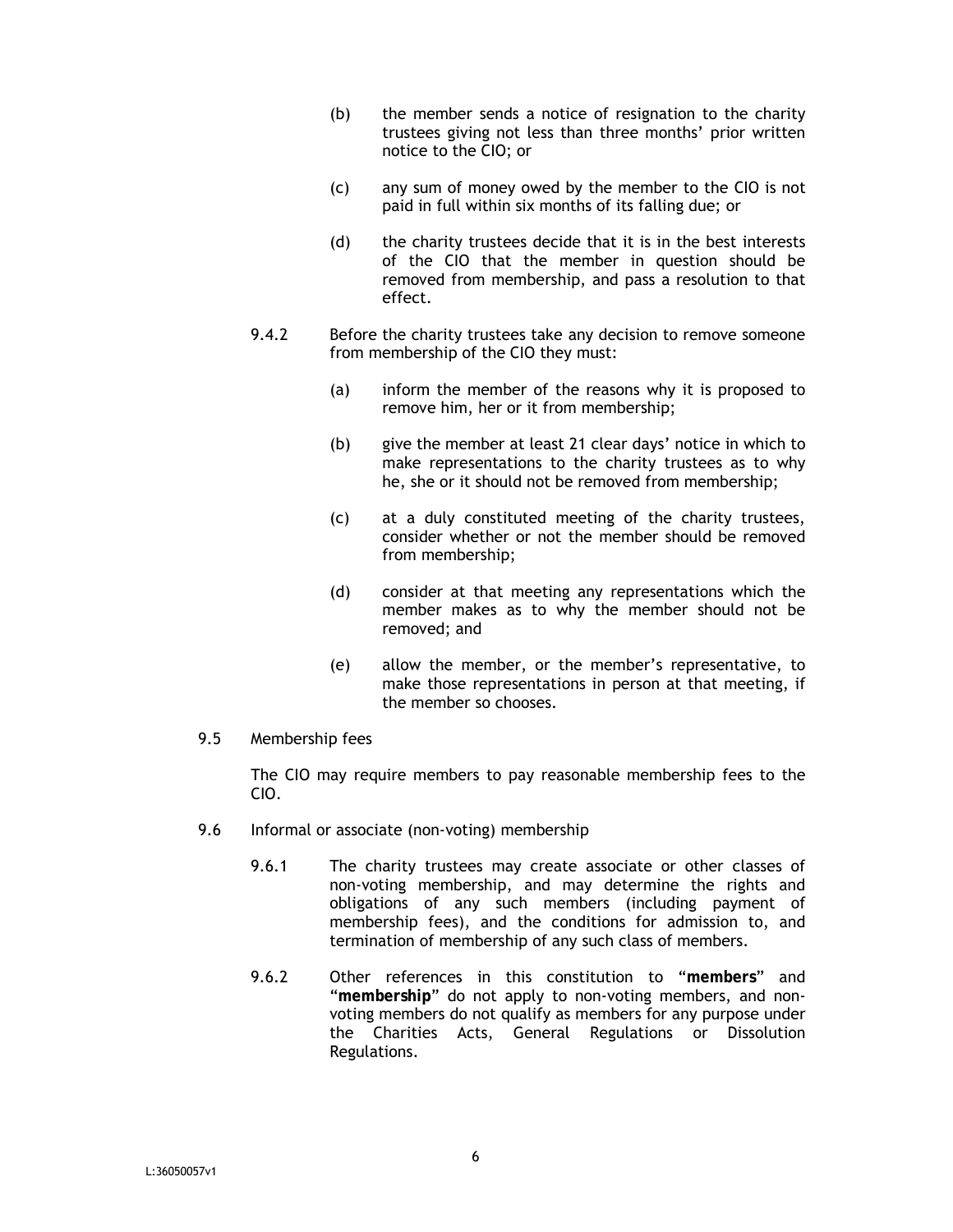#### **10 Members' decisions**

#### 10.1 General provisions

Except for those decisions that must be taken in a particular way as indicated in sub-clause 10.4 of this clause, decisions of the members of the CIO may be taken either by vote at a general meeting as provided in subclause 10.2 of this clause or by written resolution as provided in sub-clause 10.3 of this clause.

10.2 Taking ordinary decisions by vote

Subject to sub-clause 10.4 of this clause, any decision of the members of the CIO may be taken by means of a resolution at a general meeting. Such a resolution may be passed by a simple majority of votes cast at the meeting.

- 10.3 Taking ordinary decisions by written resolution without a general meeting
	- 10.3.1 Subject to sub-clause 10.4 of this clause, a resolution in writing agreed by a simple majority of all the members who would have been entitled to vote upon it had it been proposed at a general meeting shall be effective, provided that:
		- (a) a copy of the proposed resolution has been sent to all the members eligible to vote; and
		- (b) a simple majority of members has signified its agreement to the resolution in a document or documents which are received at the principal office within the period of 28 days beginning with the circulation date. The document signifying a member's agreement must be authenticated by their signature (or in the case of an organisation which is a member, by execution according to its usual procedure), by a statement of their identity accompanying the document, or in such other manner as the CIO has specified.
	- 10.3.2 The resolution in writing may comprise several copies to which one or more members has signified their agreement.
	- 10.3.3 Eligibility to vote on the resolution is limited to members who are members of the CIO on the date when the proposal is first circulated in accordance with sub-clause 10.3.1 above.
	- 10.3.4 Not less than 10% of the members of the CIO may request the charity trustees to make a proposal for decision by the members.
	- 10.3.5 The charity trustees must within 21 days of receiving such a request comply with it if:
		- (a) the proposal is not frivolous or vexatious, and does not involve the publication of defamatory material;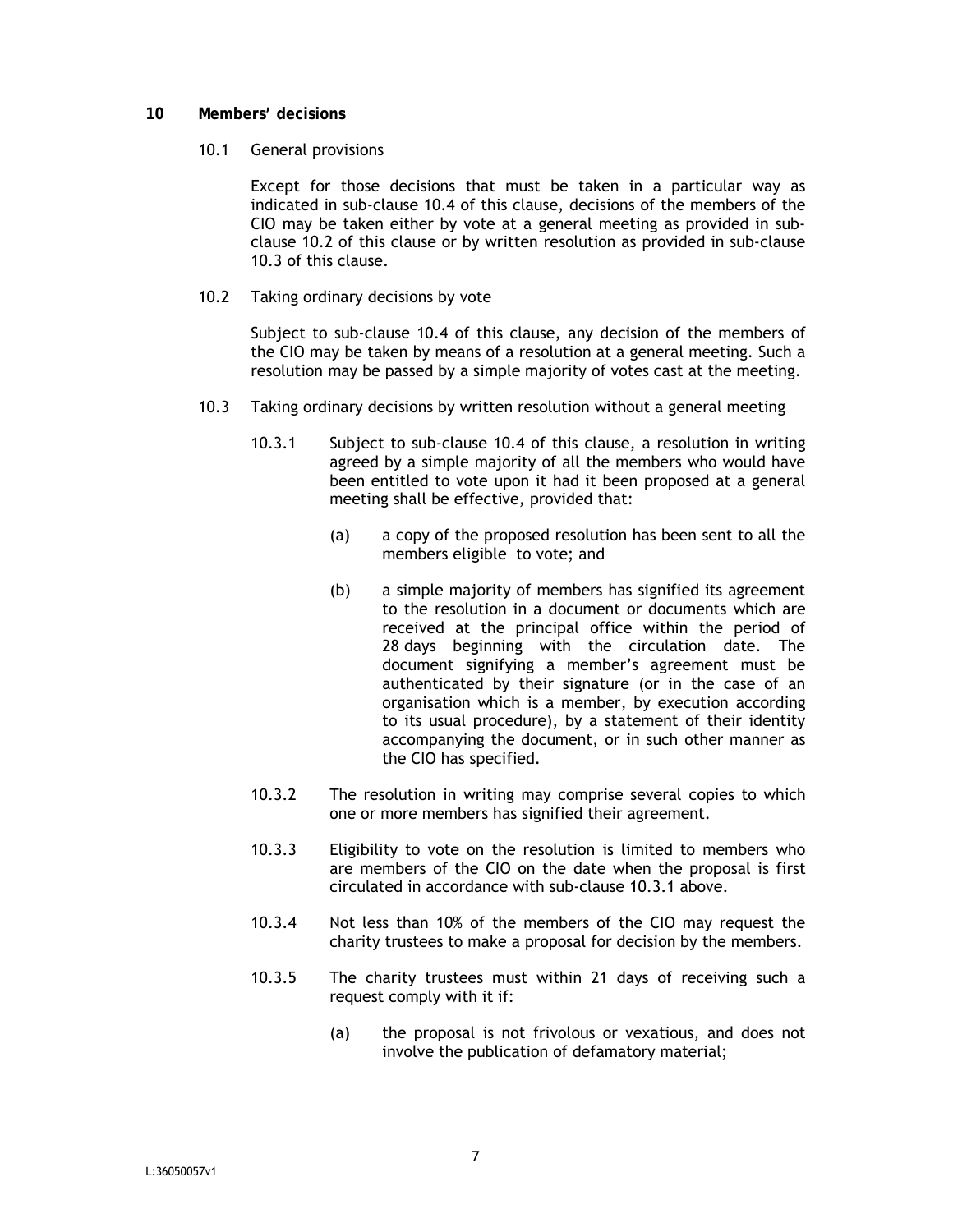- (b) the proposal is stated with sufficient clarity to enable effect to be given to it if it is agreed by the members' and
- (c) effect can lawfully be given to the proposal if it is so agreed.
- 10.3.6 Sub-clauses 10.3.1 to 10.3.3 of this clause apply to a proposal made at the request of members.
- 10.4 Decisions that must be taken in a particular way
	- 10.4.1 Any decision to remove a trustee must be taken in accordance with clause 15.2.
	- 10.4.2 Any decision to amend this constitution must be taken in accordance with clause 28 of this constitution (Amendment of constitution).
	- 10.4.3 Any decision to wind up or dissolve the CIO must be taken in accordance with clause 29 of this constitution (Voluntary winding up or dissolution). Any decision to amalgamate or transfer the undertaking of the CIO to one or more other CIOs must be taken in accordance with the provisions of the Charities Act 2011.

#### **11 General meetings of members**

- 11.1 Types of general meeting
	- 11.1.1 There must be an annual general meeting (**AGM**) of the members of the CIO. The first AGM must be held within 18 months of the registration of the CIO, and subsequent AGMs must be held at intervals of not more than 15 months. The AGM must receive the annual statement of accounts (duly audited or examined where applicable), the trustees' annual report and must elect trustees as required under clause 13.
	- 11.1.2 Other general meetings of the members of the CIO may be held at any time.
	- 11.1.3 All general meetings must be held in accordance with the following provisions.
- 11.2 Calling general meetings
	- 11.2.1 The charity trustees:
		- (a) must call the annual general meeting of the members of the CIO in accordance with sub-clause 11.1 of this clause, and identify it as such in the notice of the meeting; and
		- (b) may call any other general meeting of the members at any time.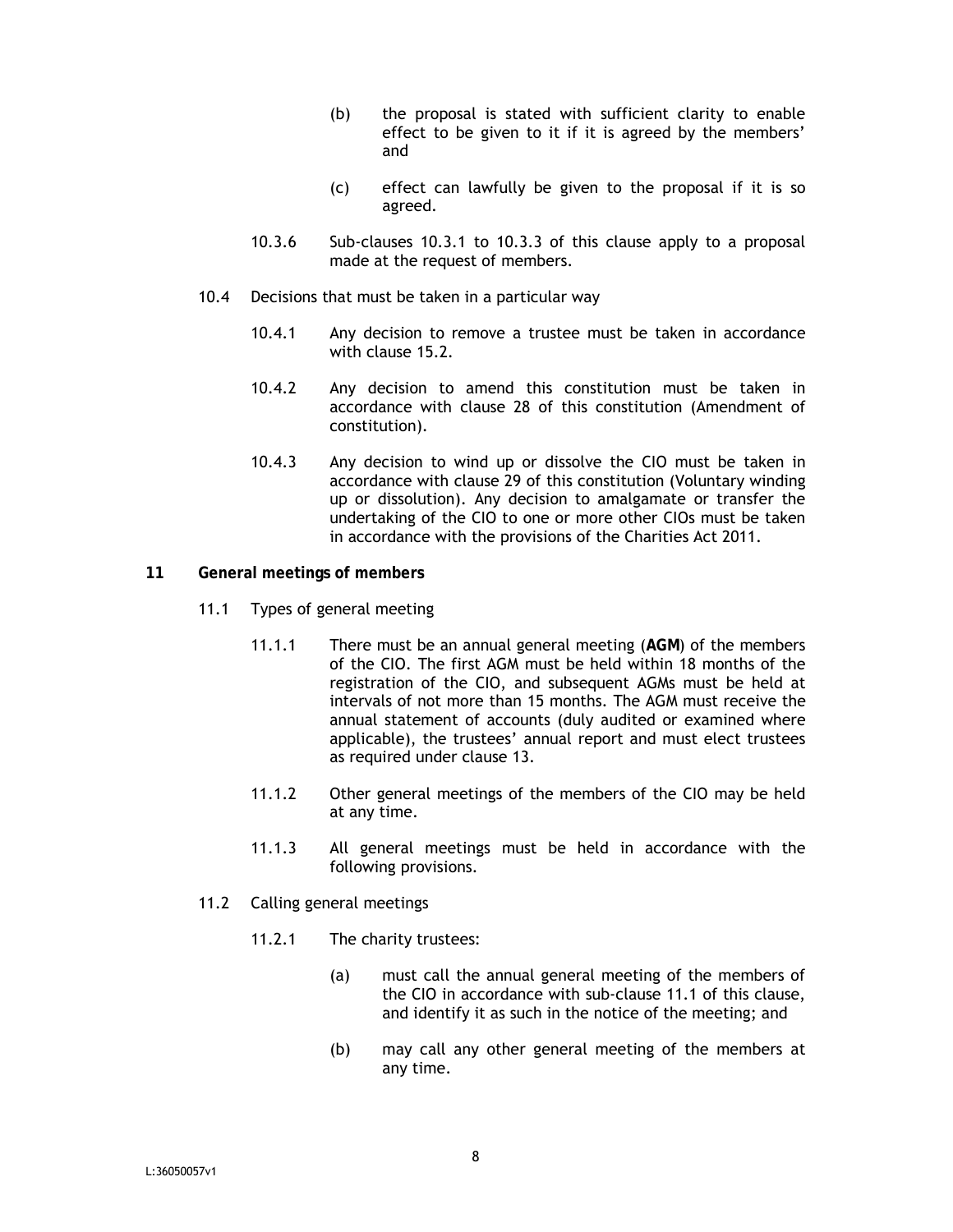- 11.2.2 The charity trustees must, within 21 days, call a general meeting of the members of the CIO if:
	- (a) they receive a request to do so from at least 10% of the members of the CIO; and
	- (b) the request states the general nature of the business to be dealt with at the meeting, and is authenticated by the member(s) making the request.
- 11.2.3 If, at the time of any such request, there has not been any general meeting of the members of the CIO for more than 12 months, then sub-clause 11.2.2(a) of this clause shall have effect as if 5% were substituted for 10%.
- 11.2.4 Any such request may include particulars of a resolution that may properly be proposed, and is intended to be proposed, at the meeting.
- 11.2.5 A resolution may only properly be proposed if it is lawful, and is not defamatory, frivolous or vexatious.
- 11.2.6 Any general meeting called by the charity trustees at the request of the members of the CIO must be held within 28 days from the date on which it is called.
- 11.2.7 If the charity trustees fail to comply with this obligation to call a general meeting at the request of its members, then the members who requested the meeting may themselves call a general meeting.
- 11.2.8 A general meeting called in this way must be held not more than 3 months after the date when the members first requested the meeting.
- 11.2.9 The CIO must reimburse any reasonable expenses incurred by the members calling a general meeting by reason of the failure of the charity trustees to duly call the meeting, but the CIO shall be entitled to be indemnified by the charity trustees who were responsible for such failure.
- 11.3 Notice of general meetings
	- 11.3.1 The charity trustees, or, as the case may be, the relevant members of the CIO, must give at least 14 clear days' notice of any general meeting to all of the members, and to any charity trustee of the CIO who is not a member.
	- 11.3.2 If it is agreed by not less than 90% of all members of the CIO, any resolution may be proposed and passed at the meeting even though the requirements of sub-clause 11.3.1 of this clause have not been met. This sub-clause does not apply where a specified period of notice is strictly required by another clause in this constitution, by the Charities Act 2011 or by the General Regulations.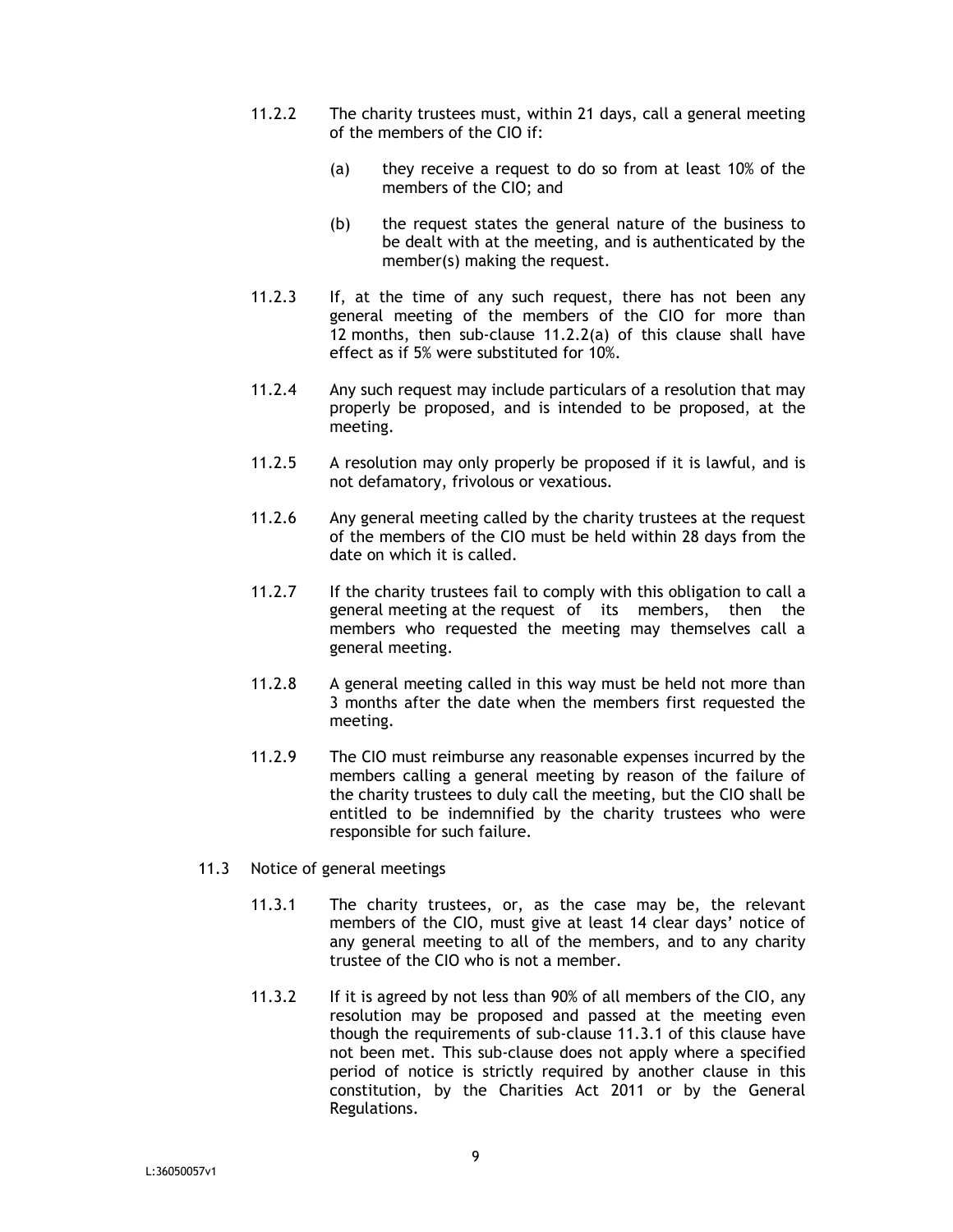- 11.3.3 The notice of any general meeting must:
	- (a) state the time and date of the meeting;
	- (b) give the address at which the meeting is to take place;
	- (c) give particulars of any resolution which is to be moved at the meeting, and of the general nature of any other business to be dealt with at the meeting;
	- (d) if a proposal to alter the constitution of the CIO is to be considered at the meeting, include the text of the proposed alteration; and
	- (e) include with the notice for the AGM, the annual statement of accounts and trustees' annual report, details of persons standing for election or re-election as trustee, or where allowed under clause 22 (Use of electronic communication), details of where the information may be found on the CIO's website.
- 11.3.4 Proof that an envelope containing a notice was properly addressed, prepaid and posted; or that an electronic form of notice was properly addressed and sent, shall be conclusive evidence that the notice was given. Notice shall be deemed to be given 48 hours after it was posted or sent.
- 11.3.5 The proceedings of a meeting shall not be invalidated because a member who was entitled to receive notice of the meeting did not receive it because of accidental omission by the CIO.
- 11.4 Chairing of general meetings

The person nominated as chair by the charity trustees under clause 19.2 (Chairing of meetings), shall, if present at the general meeting and willing to act, preside as chair of the meeting. Subject to that, the members of the CIO who are present at a general meeting shall elect a chair to preside at the meeting.

- 11.5 Quorum at general meetings
	- 11.5.1 No business may be transacted at any general meeting of the members of the CIO unless a quorum is present when the meeting starts.
	- 11.5.2 Subject to the following provisions, the quorum for general meetings shall be 5% of the members. An organisation represented by a person present at the meeting in accordance with sub-clause 11.7 of this clause, is counted as being present in person.
	- 11.5.3 If the meeting has been called by or at the request of the members and a quorum is not present within 15 minutes of the starting time specified in the notice of the meeting, the meeting is closed.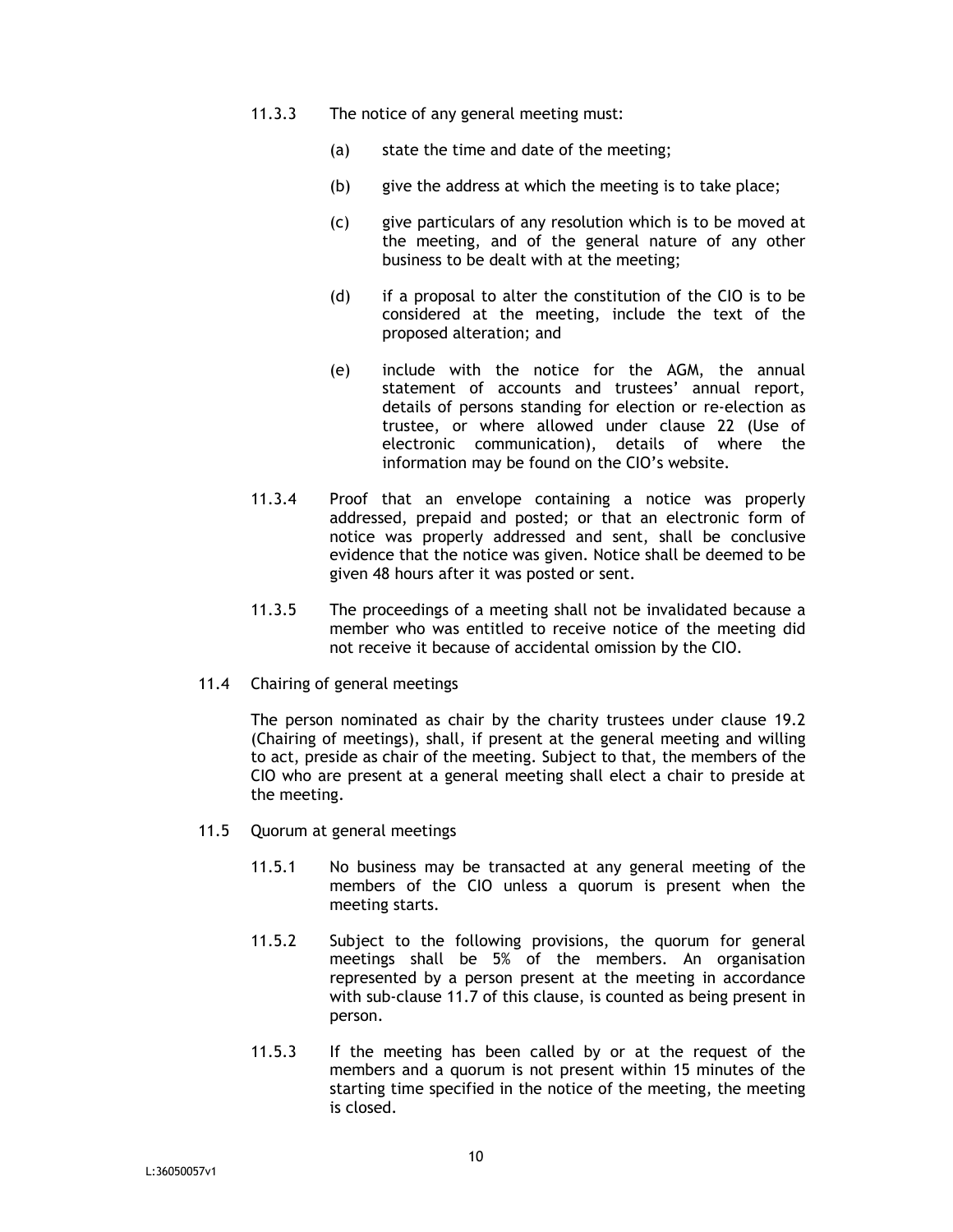- 11.5.4 If the meeting has been called in any other way and a quorum is not present within 15 minutes of the starting time specified in the notice of the meeting, the chair must adjourn the meeting. The date, time and place at which the meeting will resume must be notified to the CIO's members at least seven clear days before the date on which it will resume.
- 11.5.5 If a quorum is not present within 15 minutes of the start time of the adjourned meeting, the member or members present at the meeting constitute a quorum.
- 11.5.6 If at any time during the meeting a quorum ceases to be present, the meeting may discuss issues and make recommendations to the trustees but may not make any decisions. If decisions are required which must be made by a meeting of the members, the meeting must be adjourned.
- 11.6 Voting at general meetings
	- 11.6.1 Any decision other than one falling within clause 10.4 (Decisions that must be taken in a particular way) shall be taken by a simple majority of votes cast at the meeting. Every member has one vote unless otherwise provided in the rights of a particular class of membership under this constitution.
	- 11.6.2 A resolution put to the vote of a meeting shall be decided on a show of hands, unless (before or on the declaration of the result of the show of hands) a poll is duly demanded. A poll may be demanded by the chair or by at least 10% of the members present in person at the meeting.
	- 11.6.3 A poll demanded on the election of a person to chair the meeting or on a question of adjournment must be taken immediately. A poll on any other matter shall be taken, and the result of the poll shall be announced, in such manner as the chair of the meeting shall decide, provided that the poll must be taken, and the result of the poll announced, within 30 days of the demand for the poll.
	- 11.6.4 A poll may be taken:
		- (a) at the meeting at which it was demanded; or
		- (b) at some other time and place specified by the chair; or
		- (c) through the use of postal or electronic communications.
	- 11.6.5 In the event of an equality of votes, whether on a show of hands or on a poll, the chair of the meeting shall have a second, or casting vote.
	- 11.6.6 Any objection to the qualification of any voter must be raised at the meeting at which the vote is cast and the decision of the chair of the meeting shall be final.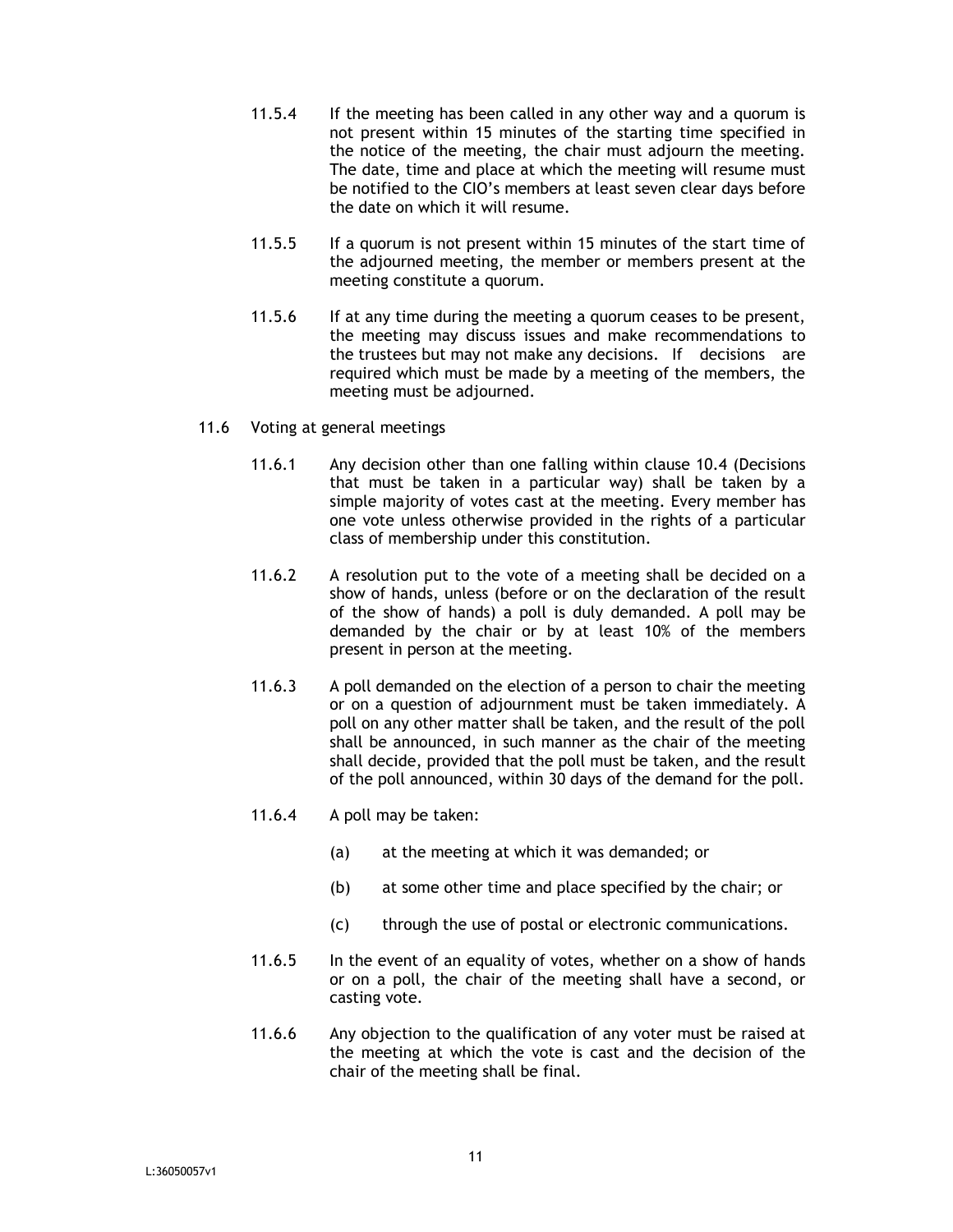- 11.7 Representation of incorporated organisations who are members
	- 11.7.1 An organisation or a corporate body that is a member of the CIO may, in accordance with its usual decision-making process, authorise a person to act as its representative at any general meeting of the CIO.
	- 11.7.2 The representative is entitled to exercise the same powers on behalf of the organisation or corporate body as an individual member of the CIO.
- 11.8 Adjournment of meetings

The chair may with the consent of a meeting at which a quorum is present (and shall if so directed by the meeting), adjourn the meeting to another time and/or place. No business may be transacted at an adjourned meeting except business which could properly have been transacted at the original meeting.

#### **12 Charity trustees**

12.1 Functions and duties of charity trustees

The charity trustees shall manage the affairs of the CIO and may for that purpose exercise all the powers of the CIO. It is the duty of each charity trustee:

- 12.1.1 to exercise his or her powers and to perform his or her functions as a trustee of the CIO in the way he or she decides in good faith would be most likely to further the purposes of the CIO; and
- 12.1.2 to exercise, in the performance of those functions, such care and skill as is reasonable in the circumstances having regard in particular to:
	- (a) any special knowledge or experience that he or she has or holds himself out as having; and
	- (b) if he or she acts as a charity trustee of the CIO in the course of a business or profession, to any special knowledge or experience that it is reasonable to expect of a person acting in the course of that kind of business or profession.
- 12.2 Eligibility for trusteeship
	- 12.2.1 Every charity trustee must be a natural person.
	- 12.2.2 No one may be appointed as a charity trustee:
		- (a) if he or she is under the age of 16 years; or
		- (b) if he or she would automatically cease to hold office under the provisions of clause 15.1.6.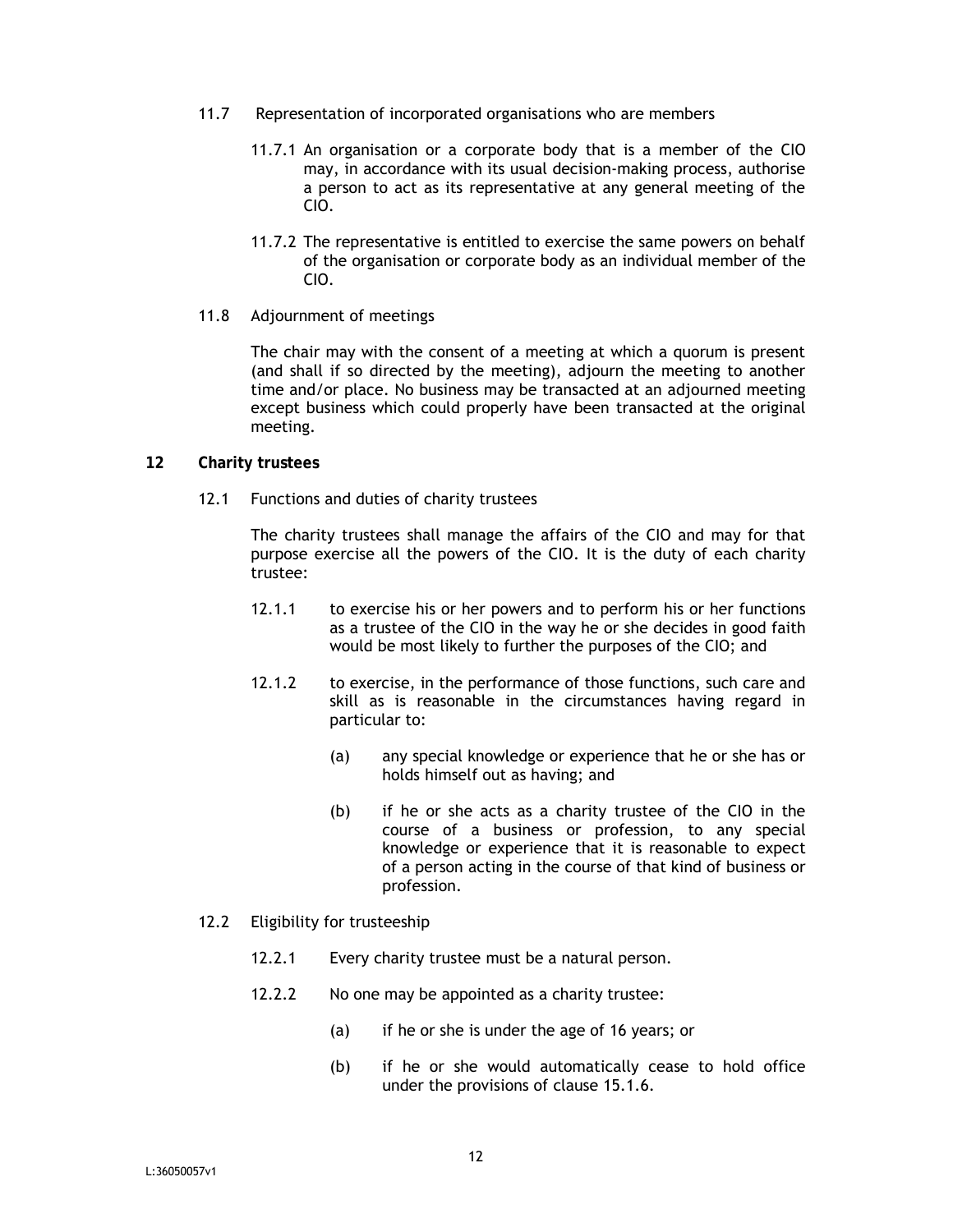- 12.2.3 No one is entitled to act as a charity trustee whether on appointment or on any re-appointment until he or she has expressly acknowledged, in whatever way the charity trustees decide, his or her acceptance of the office of charity trustee.
- 12.2.4 At least one of the trustees of the CIO must be 18 years of age or over. If there is no trustee aged at least 18 years, the remaining trustee or trustees may act only to call a meeting of the charity trustees, or appoint a new charity trustee.
- 12.3 Number of charity trustees
	- 12.3.1 There must be at least six charity trustees which shall include the Secretary General of the CIO as an ex officio charity trustee. If the number falls below this minimum, the remaining trustee or trustees may act only to call a meeting of the charity trustees, or appoint a new charity trustee.
	- 12.3.2 The maximum number of charity trustees is ten. The charity trustees may not appoint any charity trustee if as a result the number of charity trustees would exceed the maximum.
- 12.4 First charity trustees

The first charity trustees of the CIO are:-

- Anne Patricia Gallagher
- Annika Spolin
- Bart Dirk Hilde Deygers
- Jose Fernando Lino Pascoal
- Lorenzo Rocca
- Michaela Perlmann-Balme
- Richard Bueno Hudson
- Waldemar Martyniuk
- Nicholas David Saville (ex officio)
- Vincent Lucien Yves Folny

#### **13 Appointment of charity trustees**

- 13.1 Elected charity trustees
	- 13.1.1 Apart from the first charity trustees, every charity trustee must be appointed for a term of three years by a resolution passed at a properly convened meeting of the members of the CIO.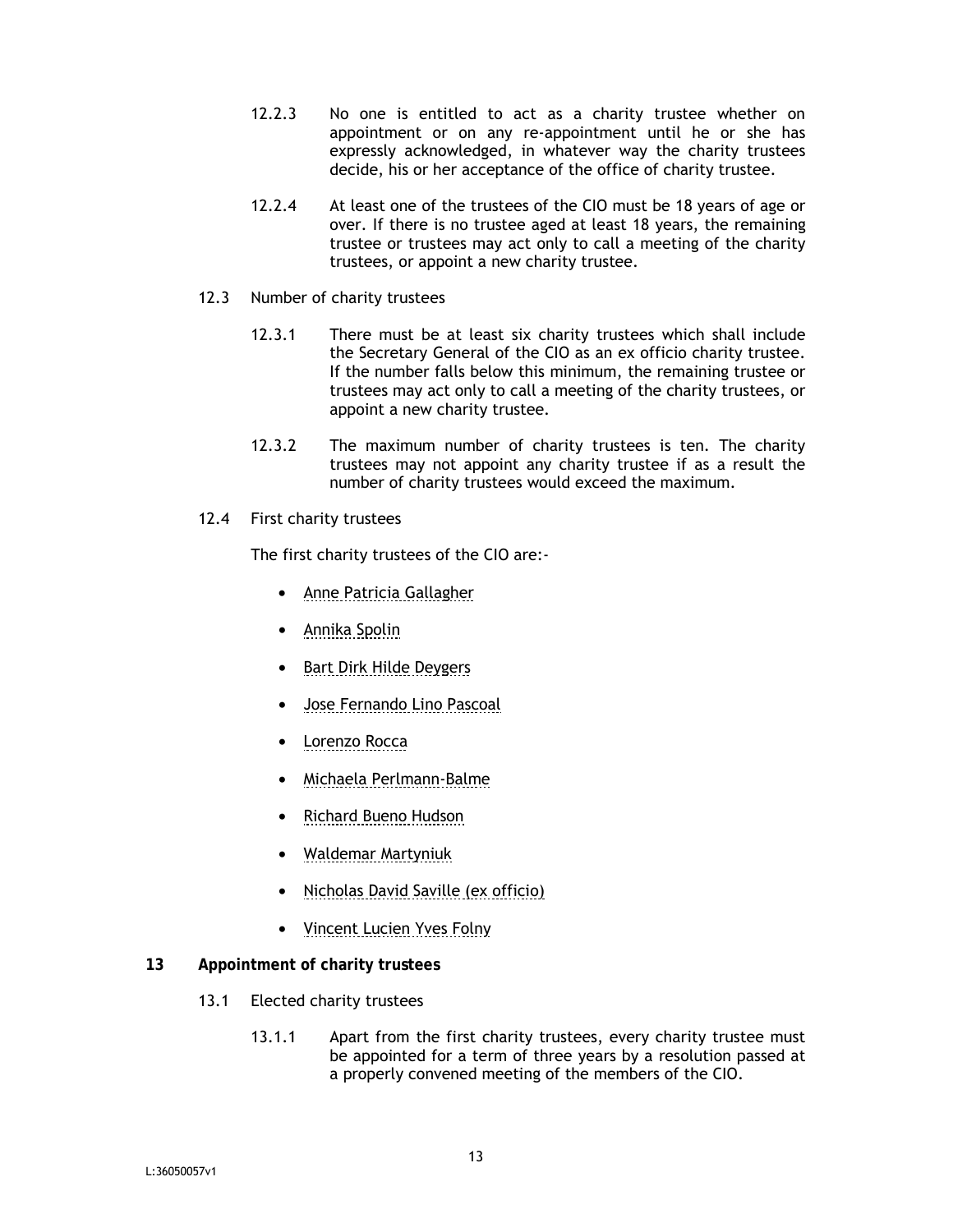- 13.1.2 The members or the charity trustees may at any time decide to appoint a new charity trustee, whether in place of a charity trustee who has retired or been removed in accordance with clause 15 (Retirement and removal of charity trustees), or as an additional charity trustee, provided that the limit specified in clause 12.3 on the number of charity trustees would not as a result be exceeded.
- 13.1.3 A person so appointed by the members of the CIO or appointed by the charity trustees shall retire at the conclusion of the annual general meeting next following the date of his appointment.
- 13.2 Ex officio charity trustee

The Secretary General for the time being (the **office holder**) shall automatically, by virtue of holding that office (**ex officio**), be a charity trustee.

If unwilling to act as a charity trustee, the office holder may:

- 13.2.1 Before accepting appointment as a charity trustee, give notice in writing to the trustees of his or her unwillingness to act in that capacity; or
- 13.2.2 After accepting appointment as a charity trustee, resign under the provisions contained in clause 15 (Retirement and removal of charity trustees).

The office of ex officio charity trustee will then remain vacant until the office holder ceases to hold office.

- **14 Information for new charity trustees** 
	- 14.1 The charity trustees will make available to each new charity trustee, on or before his or her first appointment:
		- 14.1.1 a copy of this constitution and any amendments made to it; and
		- 14.1.2 a copy of the CIO's latest trustees' annual report and statement of accounts.

# **15 Retirement and removal of charity trustees**

- 15.1 A charity trustee ceases to hold office if he or she:
	- 15.1.1 retires by notifying the CIO in writing (but only if enough charity trustees will remain in office when the notice of resignation takes effect to form a quorum for meetings);
	- 15.1.2 is absent without the permission of the charity trustees from all their meetings held within a period of 12 months and the trustees resolve that his or her office be vacated;
	- 15.1.3 dies;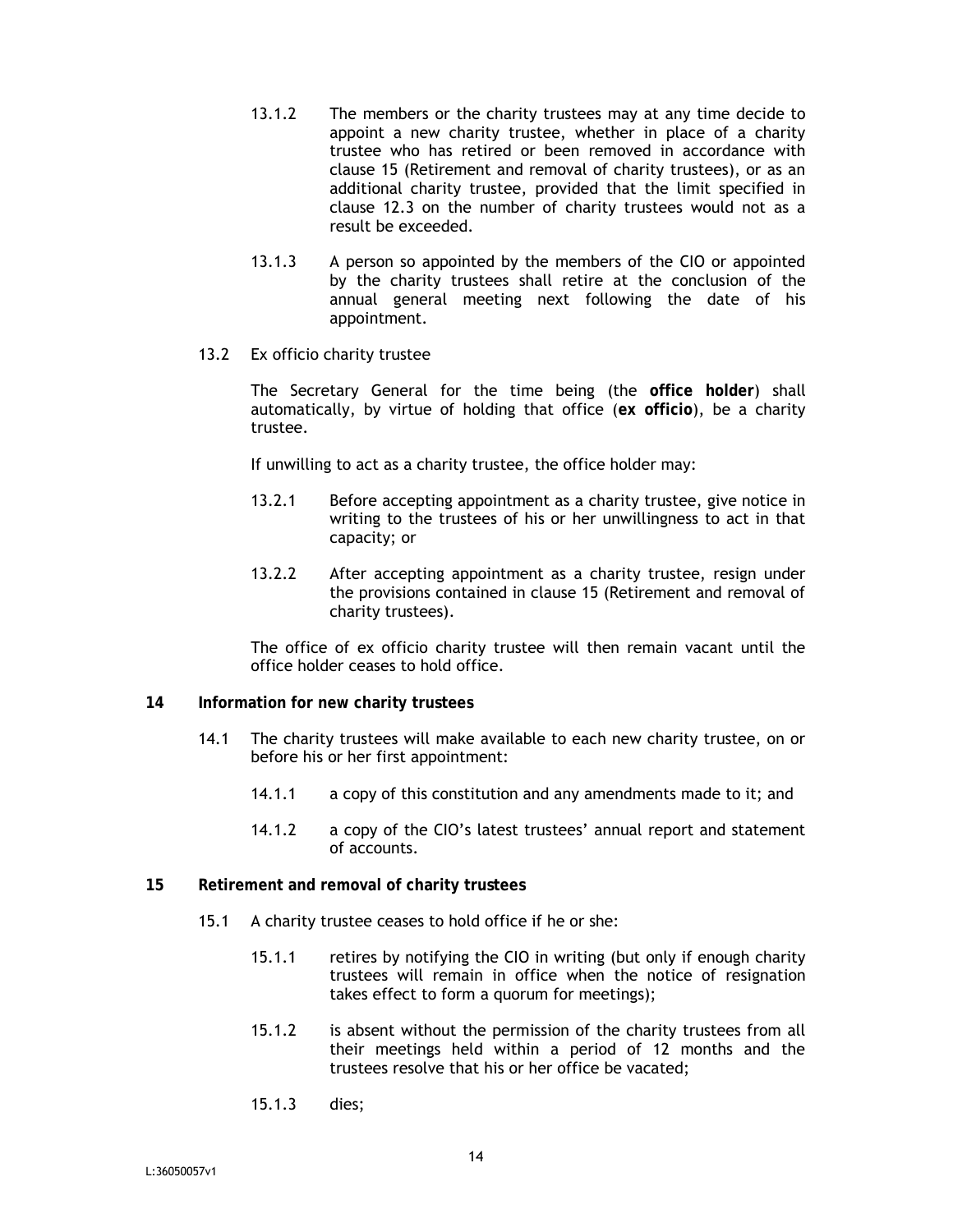- 15.1.4 becomes incapable by reason of mental disorder, illness or injury of managing and administering his or her own affairs;
- 15.1.5 is removed by the members of the CIO in accordance with subclause 15.2 of this clause; or
- 15.1.6 is disqualified from acting as a charity trustee by virtue of section 178-180 of the Charities Act 2011 (or any statutory reenactment or modification of that provision).
- 15.2 A charity trustee shall be removed from office if a resolution to remove that trustee is proposed at a general meeting of the members called for that purpose and properly convened in accordance with clause 11, and the resolution is passed by a two-thirds majority of votes cast at the meeting.
- 15.3 A resolution to remove a charity trustee in accordance with this clause shall not take effect unless the individual concerned has been given at least 14 clear days' notice in writing that the resolution is to be proposed, specifying the circumstances alleged to justify removal from office, and has been given a reasonable opportunity of making oral and/or written representations to the members of the CIO.
- **16 Reappointment of charity trustees**

Any person retiring as a charity trustee is eligible for reappointment.

- **17 Taking of decisions by charity trustees** 
	- 17.1 Any decision may be taken either:
		- 17.1.1 at a meeting of the charity trustees; or
		- 17.1.2 by resolution in writing or electronic form agreed by all of the charity trustees, which may comprise either a single document or several documents containing the text of the resolution in like form to each of which one or more charity trustees has signified their agreement.

#### **18 Delegation by charity trustees**

- 18.1 The charity trustees may delegate any of their powers or functions to a committee or committees, and, if they do, they must determine the terms and conditions on which the delegation is made. The charity trustees may at any time alter those terms and conditions, or revoke the delegation.
- 18.2 This power is in addition to the power of delegation in the General Regulations and any other power of delegation available to the charity trustees, but is subject to the following requirements:
	- 18.2.1 A committee may consist of two or more persons, but at least one member of each committee must be a charity trustee;
	- 18.2.2 The acts and proceedings of any committee must be brought to the attention of the charity trustees as a whole as soon as is reasonably practicable; and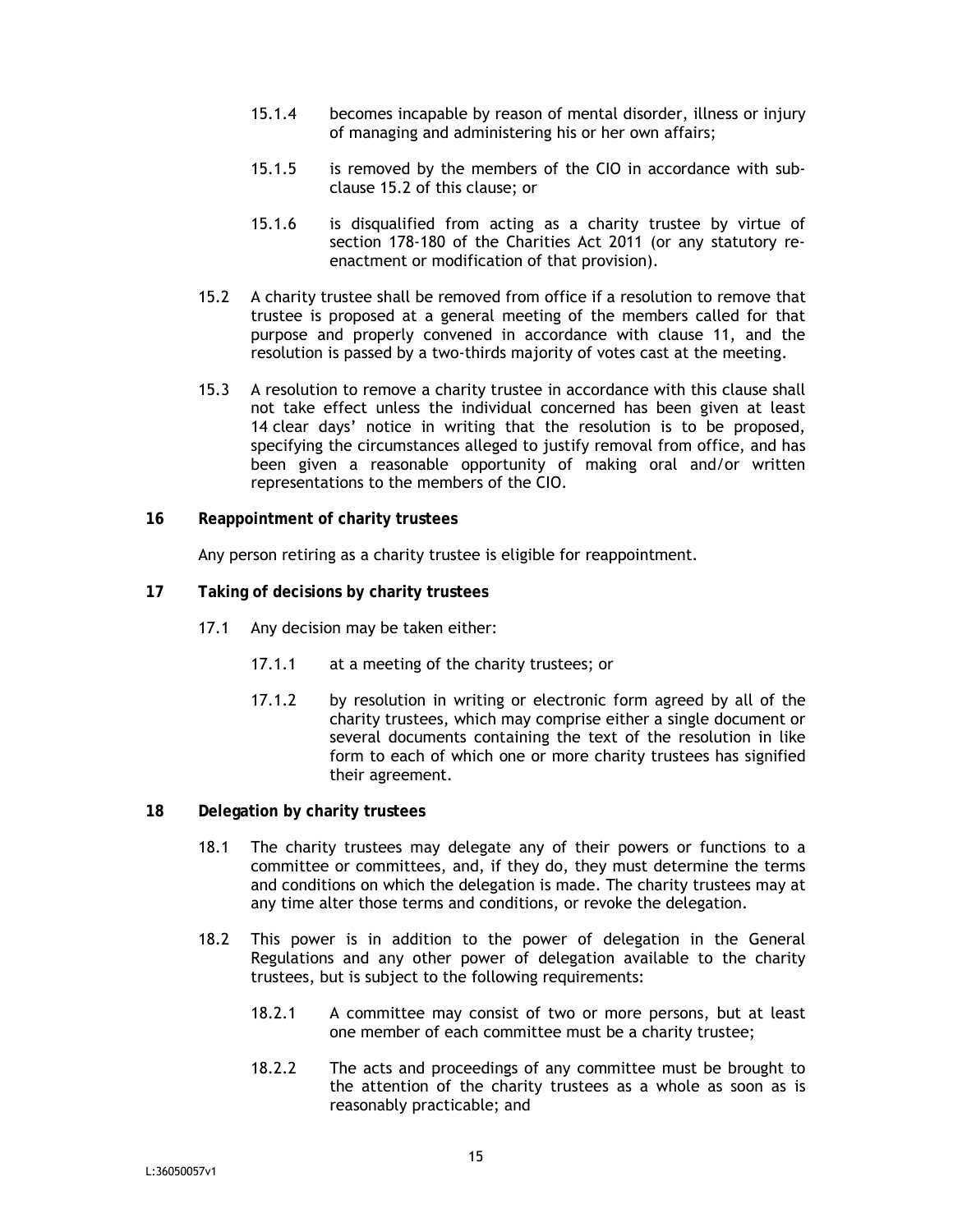- 18.2.3 The charity trustees shall from time to time review the arrangements which they have made for the delegation of their powers.
- **19 Meetings and proceedings of charity trustees** 
	- 19.1 Calling meetings
		- 19.1.1 Any charity trustee may call a meeting of the charity trustees.
		- 19.1.2 Subject to that, the charity trustees shall decide how their meetings are to be called, and what notice is required.
	- 19.2 Chairing of meetings

The charity trustees may appoint one of their number to chair their meetings and may at any time revoke such appointment. If no-one has been so appointed, or if the person appointed is unwilling to preside or is not present within 10 minutes after the time of the meeting, the charity trustees present may appoint one of their number to chair that meeting.

- 19.3 Procedure at meetings
	- 19.3.1 No decision shall be taken at a meeting unless a quorum is present at the time when the decision is taken. The quorum is six charity trustees. A charity trustee shall not be counted in the quorum present when any decision is made about a matter upon which he or she is not entitled to vote.
	- 19.3.2 Questions arising at a meeting shall be decided by a majority of those eligible to vote.
	- 19.3.3 In the case of an equality of votes, the chair shall have a second or casting vote.
- 19.4 Participation in meetings by electronic means
	- 19.4.1 A meeting may be held by suitable electronic means agreed by the charity trustees in which each participant may communicate with all the other participants.
	- 19.4.2 Any charity trustee participating at a meeting by suitable electronic means agreed by the charity trustees in which a participant or participants may communicate with all the other participants shall qualify as being present at the meeting.
	- 19.4.3 Meetings held by electronic means must comply with rules for meetings, including chairing and the taking of minutes.

# **20 Saving provisions**

20.1 Subject to sub-clause 20.2 of this clause, all decisions of the charity trustees, or of a committee of charity trustees, shall be valid notwithstanding the participation in any vote of a charity trustee: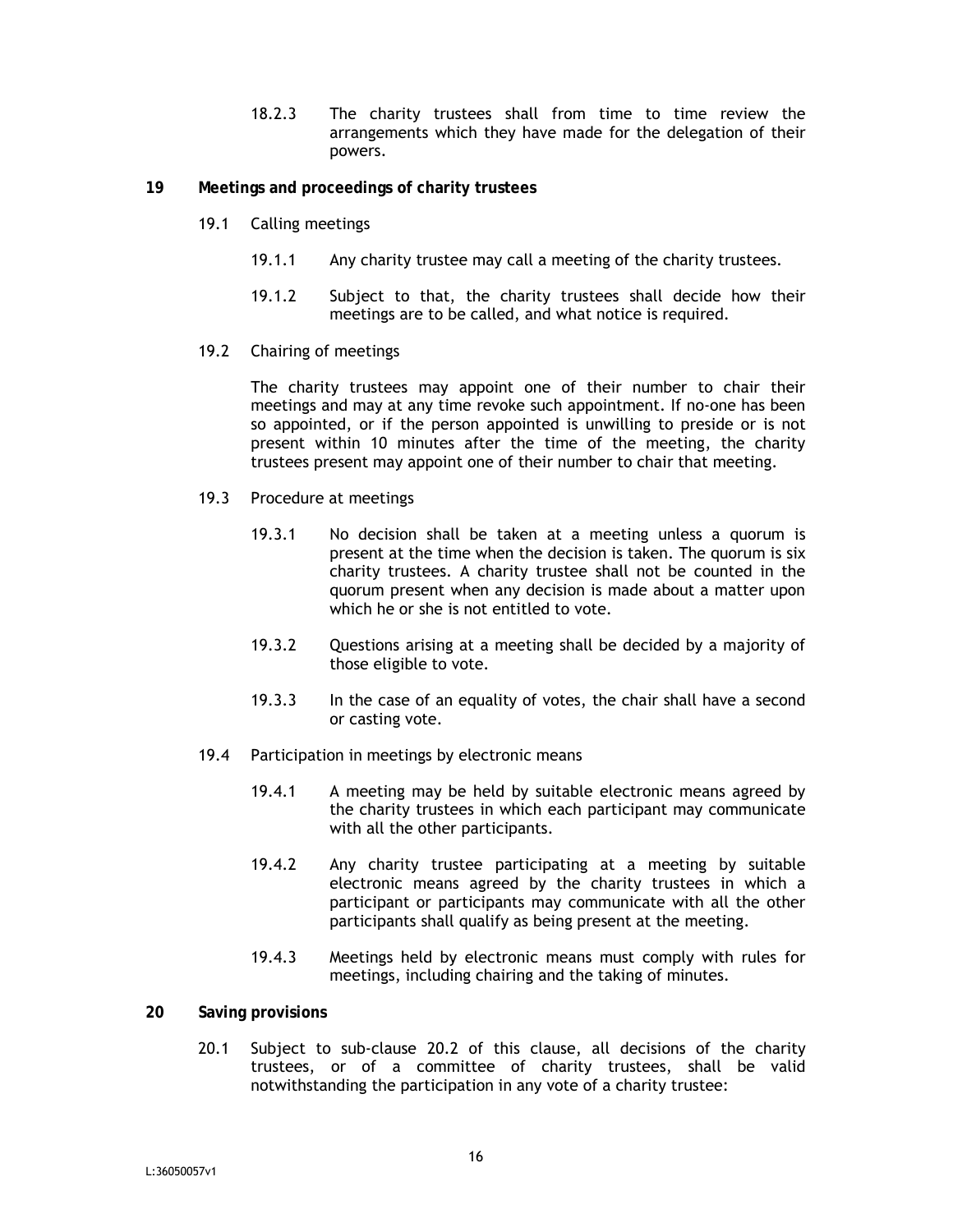- 20.1.1 who was disqualified from holding office;
- 20.1.2 who had previously retired or who had been obliged by the constitution to vacate office; or
- 20.1.3 who was not entitled to vote on the matter, whether by reason of a conflict of interest or otherwise;

if, without the vote of that charity trustee and that charity trustee being counted in the quorum, the decision has been made by a majority of the charity trustees at a quorate meeting.

20.2 Sub-clause 20.1 of this clause does not permit a charity trustee to keep any benefit that may be conferred upon him or her by a resolution of the charity trustees or of a committee of charity trustees if, but for clause 20.1, the resolution would have been void, or if the charity trustee has not complied with clause 7 (Conflicts of interest and conflicts of loyalty).

# **21 Execution of documents**

- 21.1 The CIO shall execute documents by signature.
- 21.2 A document is validly executed by signature if it is signed by at least two of the charity trustees.

#### **22 Use of electronic communications**

22.1 General

The CIO will comply with the requirements of the Communications Provisions in the General Regulations and in particular:

- 22.1.1 the requirement to provide within 21 days to any member on request a hard copy of any document or information sent to the member otherwise than in hard copy form; and
- 22.1.2 any requirements to provide information to the Commission in a particular form or manner.
- **23 Keeping of Registers**

The CIO must comply with its obligations under the General Regulations in relation to the keeping of, and provision of access to, registers of its members and charity trustees.

- **24 Minutes** 
	- 24.1 The charity trustees must keep minutes of all:
		- 24.1.1 appointments of officers made by the charity trustees;
		- 24.1.2 proceedings at general meetings of the CIO;
		- 24.1.3 meetings of the charity trustees and committees of charity trustees including: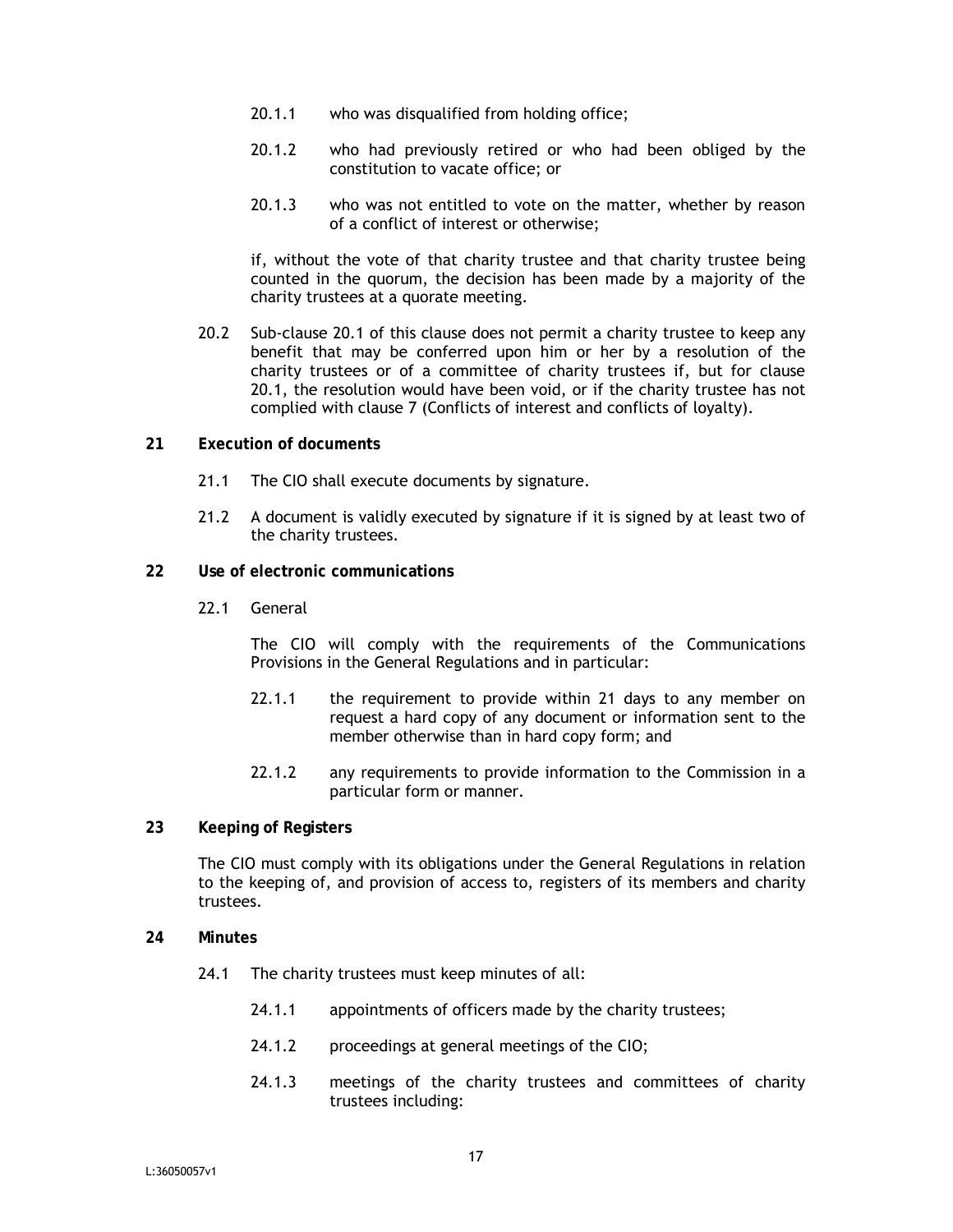- (a) the names of the trustees present at the meeting;
- (b) the decisions made at the meetings; and
- (c) where appropriate the reasons for the decisions;
- 24.1.4 decisions made by the charity trustees otherwise than in meetings.
- **25 Accounting records, accounts, annual reports and returns, register maintenance** 
	- 25.1 The charity trustees must comply with the requirements of the Charities Act 2011 with regard to the keeping of accounting records, to the preparation and scrutiny of statements of accounts, and to the preparation of annual reports and returns. The statements of accounts, reports and returns must be sent to the Charity Commission, regardless of the income of the CIO, within 10 months of the financial year end.
	- 25.2 The charity trustees must comply with their obligation to inform the Commission within 28 days of any change in the particulars of the CIO entered on the Central Register of Charities.

# **26 Rules**

The charity trustees may from time to time make such reasonable and proper rules or bye laws as they may deem necessary or expedient for the proper conduct and management of the CIO, but such rules or bye laws must not be inconsistent with any provision of this constitution. Copies of any such rules or bye laws currently in force must be made available to any member of the CIO on request.

# **27 Disputes**

If a dispute arises between members of the CIO about the validity or propriety of anything done by the members under this constitution, and the dispute cannot be resolved by agreement, the parties to the dispute must first try in good faith to settle the dispute by mediation before resorting to litigation.

#### **28 Amendment of constitution**

- 28.1 As provided by sections 224-227 of the Charities Act 2011:
	- 28.1.1 This constitution can only be amended:
		- (a) by resolution agreed in writing by all members of the CIO; or
		- (b) by a resolution passed by a 75% majority of votes cast at a general meeting of the members of the CIO.
	- 28.1.2 Any alteration of clause 3 (Objects), clause 29 (Voluntary winding up or dissolution), this clause, or of any provision where the alteration would provide authorisation for any benefit to be obtained by charity trustees or members of the CIO or persons connected with them, requires the prior written consent of the Charity Commission.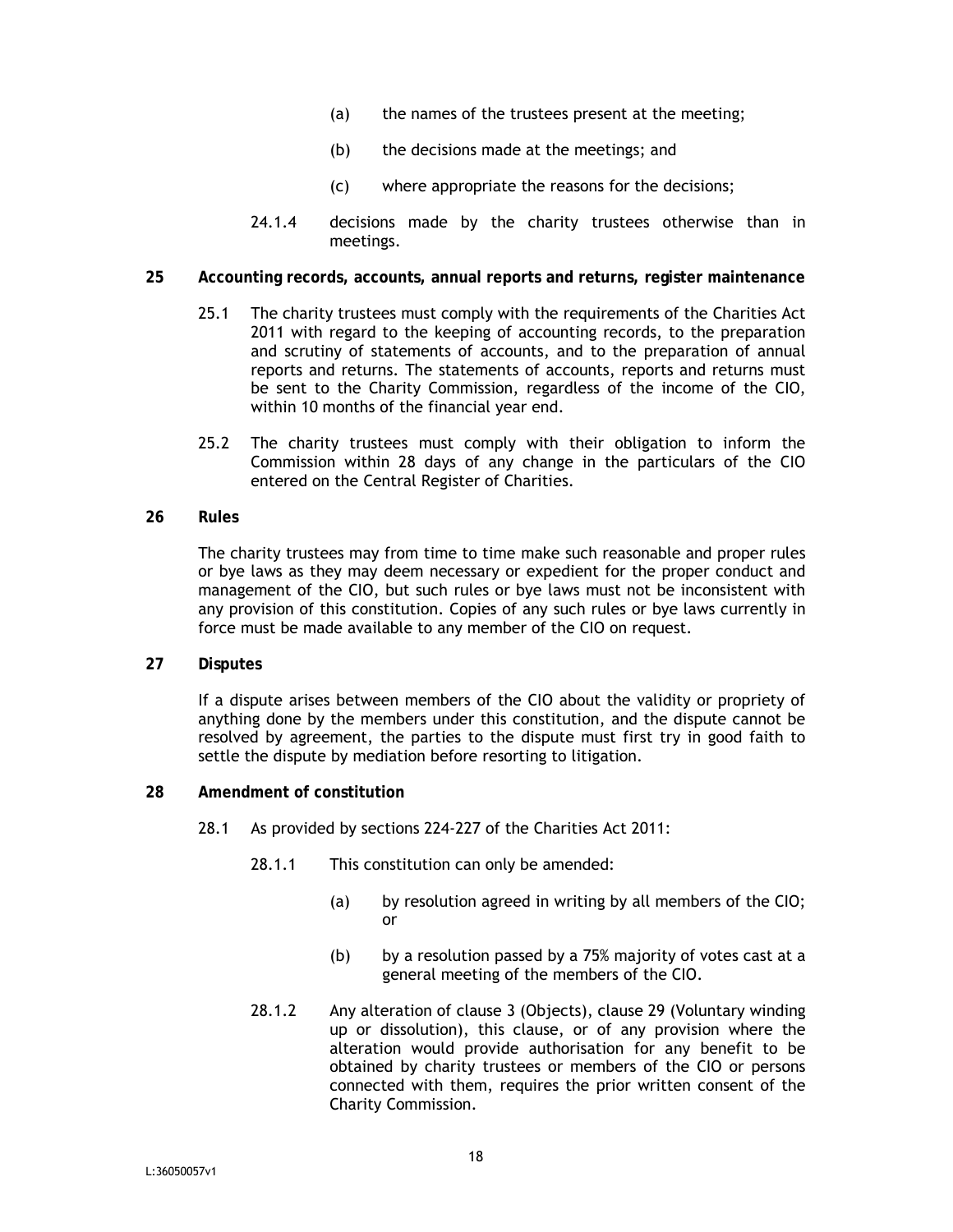- 28.1.3 No amendment that is inconsistent with the provisions of the Charities Act 2011 or the General Regulations shall be valid.
- 28.1.4 A copy of any resolution altering the constitution, together with a copy of the CIO's constitution as amended, must be sent to the Commission within 15 days from the date on which the resolution is passed. The amendment does not take effect until it is has been recorded in the Register of Charities.

# **29 Voluntary winding up or dissolution**

- 29.1 As provided by the Dissolution Regulations, the CIO may be dissolved by resolution of its members. Any decision by the members to wind up or dissolve the CIO can only be made:
	- 29.1.1 at a general meeting of the members of the CIO called in accordance with clause 11 (General meetings of members), of which not less than 14 days' notice has been given to those eligible to attend and vote:
		- (a) by a resolution passed by a 75% majority of those voting; or
		- (b) by a resolution passed by decision taken without a vote and without any expression of dissent in response to the question put to the general meeting; or
	- 29.1.2 by a resolution agreed in writing by all members of the CIO.
- 29.2 Subject to the payment of all the CIO's debts:
	- 29.2.1 any resolution for the winding up of the CIO, or for the dissolution of the CIO without winding up, may contain a provision directing how any remaining assets of the CIO shall be applied.
	- 29.2.2 If the resolution does not contain such a provision, the charity trustees must decide how any remaining assets of the CIO shall be applied.
	- 29.2.3 In either case the remaining assets must be applied for charitable purpose the same as or similar to those of the CIO.
- 29.3 The CIO must observe the requirements of the Dissolution Regulations in applying to the Commission for the CIO to be removed from the Register of Charities, and in particular:
	- 29.3.1 the charity trustees must send with their application to the Commission:
		- (a) a copy of the resolution passed by the members of the CIO;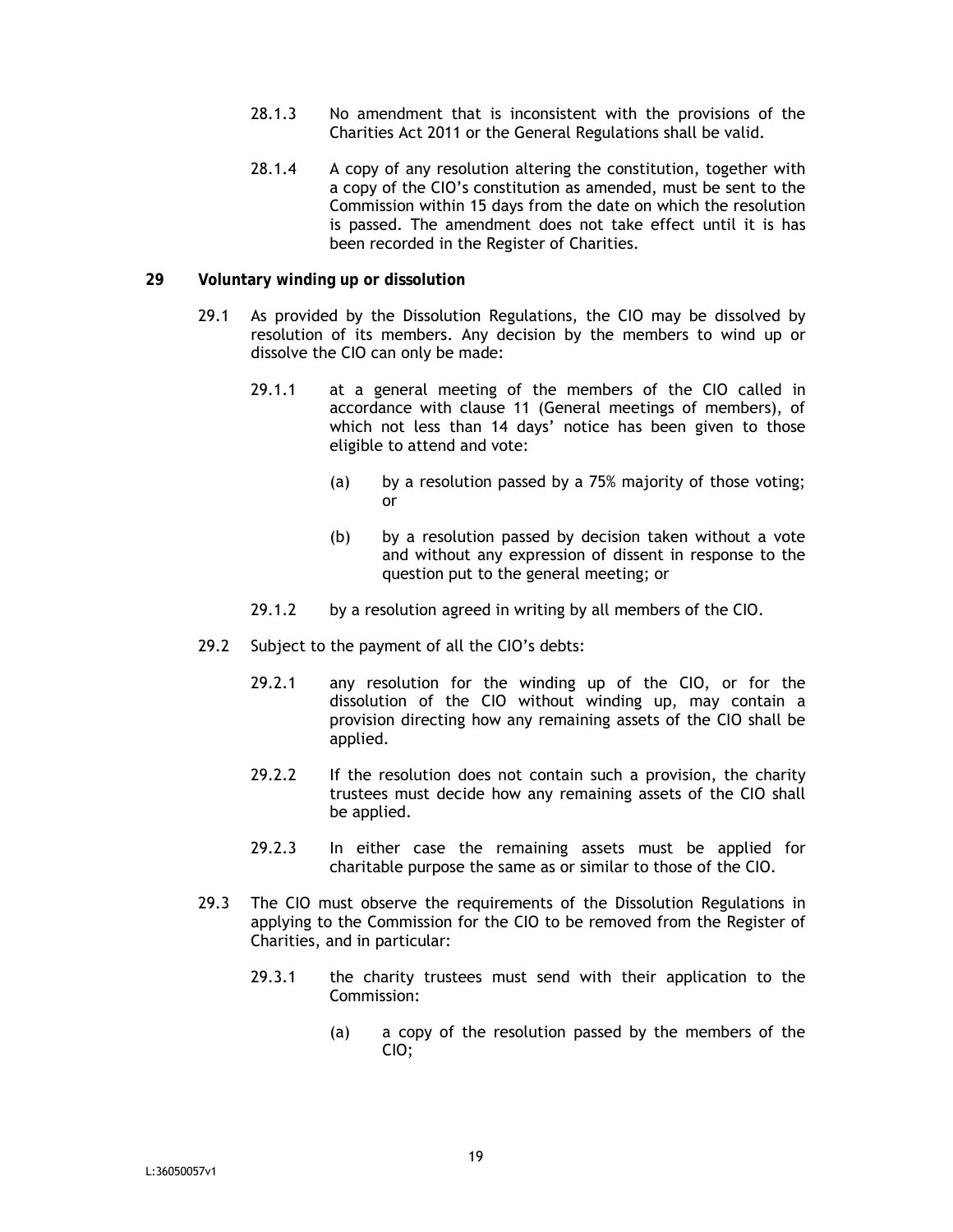- (b) a declaration by the charity trustees that any debts and other liabilities of the CIO have been settled or otherwise provided for in full; and
- (c) a statement by the charity trustees setting out the way in which any property of the CIO has been or is to be applied prior to its dissolution in accordance with this constitution;
- 29.3.2 the charity trustees must ensure that a copy of the application is sent within seven days to every member and employee of the CIO, and to any charity trustee of the CIO who was not privy to the application.
- 29.4 If the CIO is to be wound up or dissolved in any other circumstances, the provisions of the Dissolution Regulations must be followed.

# **30 Interpretation**

- 30.1 In this constitution:
	- 30.1.1 "**connected person**" means:
		- (a) a child, parent, grandchild, grandparent, brother or sister of the charity trustee;
		- (b) the spouse or civil partner of the charity trustee or of any person falling within sub clause 30.1.1(a) above;
		- (c) a person carrying on business in partnership with the charity trustee or with any person falling within subclause 30.1.1(a) or 30.1.1(b) above;
		- (d) an institution which is controlled
			- (i) by the charity trustee or any connected person falling within sub-clause 30.1.1(a), 30.1.1(b) or 30.1.1(c) above; or
			- (ii) by two or more persons falling within sub-clause 30.1.1(d)(i), when taken together
		- (e) a body corporate which
			- (i) the charity trustee or any connected person falling within sub-clauses 30.1.1(a) to 30.1.1(c) has a substantial interest; or
			- (ii) two or more persons falling within sub-clause 30.1.1(e)(i) who, when taken together, have a substantial interest.

Section 118 of the Charities Act 2011 apply for the purpose of interpreting the terms used in this constitution.